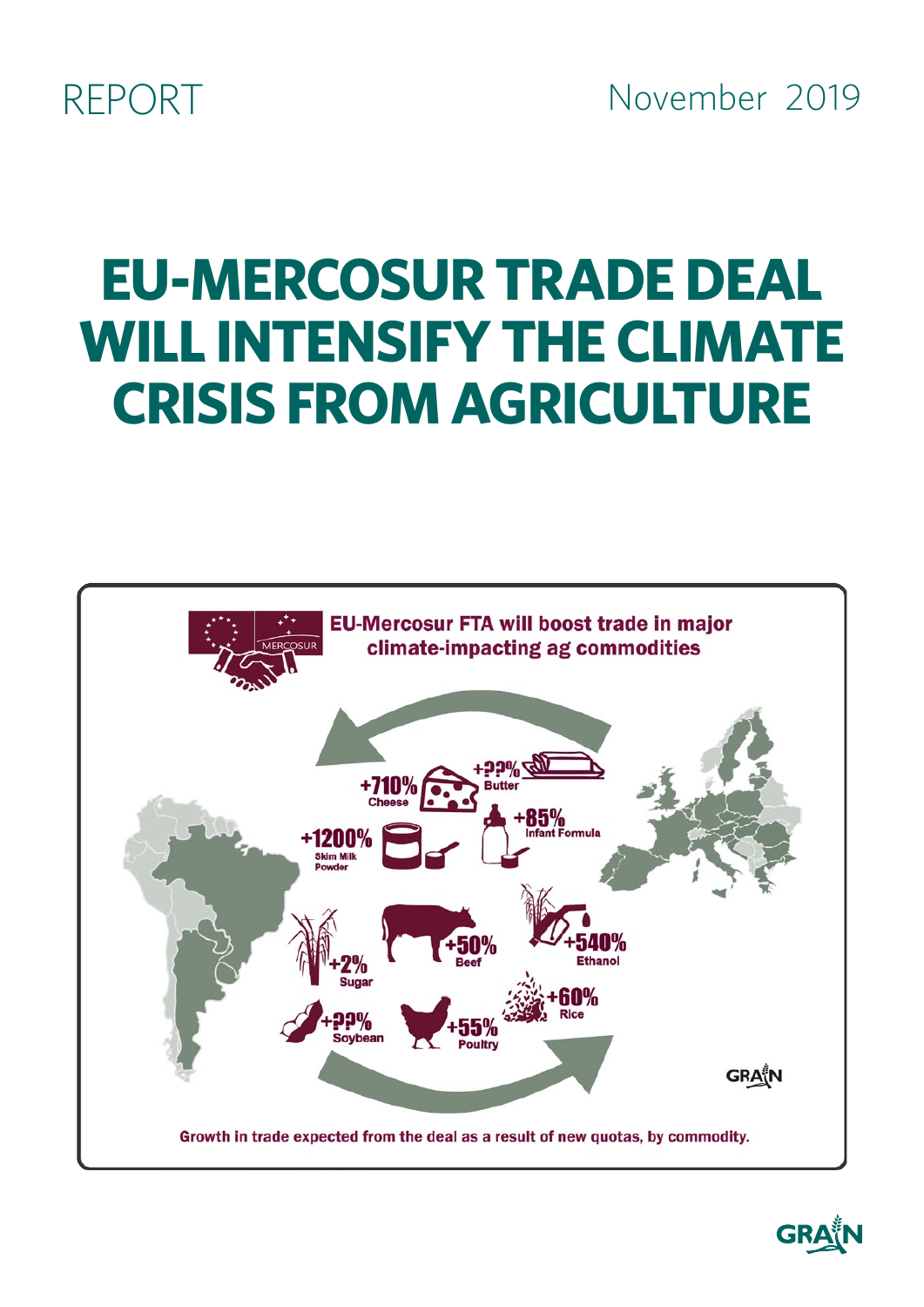# *Emissions from increased bilateral trade in eight key farm products are expected to go up by one-third (34%)*

*Beef exports from Mercosur to the EU will be the biggest source of new emissions (82%)*

## *The EU's climate footprint from food exports to Mercosur may rise five-fold*

The images of fires raging across the Amazon in<br>August 2019 opened peoples' eyes around the<br>world to the connection between agribusiness August 2019 opened peoples' eyes around the world to the connection between agribusiness and the climate crisis. The forest was being burned to make way for the production of beef, soybeans and other agricultural commodities to increase the profits of transnational food corporations. An important driver of this devastation is trade. Now, a new trade agreement threatens to further ramp up agribusiness expansion in Brazil, with serious consequences for the climate.

Just two months before the fires captured global attention, the European Union and the Mercosur group of countries – Argentina, Brazil, Paraguay and Uruguay – proudly announced that a new free trade agreement (FTA) has been reached after 20 years of talks. The deal was touted as a 21st century pact that would push member countries towards higher environmental standards, including strong limits on logging and deforestation. The EU even boasted that Brazil's new president Jair Bolsonaro reneged on his campaign promise to withdraw from the Paris climate accord in order to secure this trade deal.<sup>1</sup>

#### **The EU-Mercosur FTA's carbon footprint**

The reality is that the EU-Mercosur FTA will cause a serious increase in global greenhouse gas emissions. While to our knowledge no full audit of the deal's climate impact has been released, GRAIN assessed the emissions from the agriculture sector by analysing provisions in the deal setting quantitative targets for increased trade in several key farm products. We estimate that these commitments alone will generate nearly 9 million tonnes of additional greenhouse gas emissions per year. This is almost as much as the total annual emissions of



the Brazilian city of Belo Horizonte, with a population of 3.9 million.2

The new EU-Mercosur FTA has been described as a deal in which Europe gets to sell more cars and cheese to Latin America, while Mercosur countries get to sell more beef and ethanol to Europe. While the increased production and export of cars and other goods and services will clearly contribute to climate disruption, our analysis focuses only on agriculture, a central component of the deal. We looked at the market offers for several high-greenhouse-gas-emitting agricultural goods. These market offers amount to what governments on both sides of the Atlantic promised their farmers and agribusiness lobbies when negotiating the deal. Whether these promises are realised, or even surpassed, remains to be seen.

The commodities we measured the impacts of are: beef, cheese, ethanol (from sugarcane), infant formula, poultry, rice, skim milk powder and sugar. Butter and soybean products were left out of the calculations because, while their tariffs will drop significantly under the deal, no quotas were set. In other words, production and trade of these products will likely grow as a result of the deal, but we cannot say by how much. Our figures would be higher if they were included, since soybeans in particular are a huge source of climate emissions.<sup>3</sup>

We calculate that the direct impact of the FTA will be a rise in greenhouse gas emissions from these eight farm products of 8.7 million tonnes per year *(see Annex)*. That's more than the city of Lisbon, Portugal,

<sup>1.</sup> Kayle Crosson, "Big Phil backs Mercosur to rein in Bolsonaro on climate", The Green News, 2 October 2019, [https://greennews.ie/](https://greennews.ie/big-phil-mercosur-climate/) [big-phil-mercosur-climate/](https://greennews.ie/big-phil-mercosur-climate/)

<sup>2.</sup> Global gridded model of carbon footprints, [http://citycarbon](http://citycarbonfootprints.info/)[footprints.info/,](http://citycarbonfootprints.info/) consulted 2019-11-04.

<sup>3.</sup> See Stockholm Environment Institute, "Soy trade from Brazil's Cerrado driving climate emissions", December 2018, [https://www.sei.org/about-sei/press-room/](https://www.sei.org/about-sei/press-room/soy-trade-from-brazils-cerrado-driving-climate-emissions/) [soy-trade-from-brazils-cerrado-driving-climate-emissions/](https://www.sei.org/about-sei/press-room/soy-trade-from-brazils-cerrado-driving-climate-emissions/)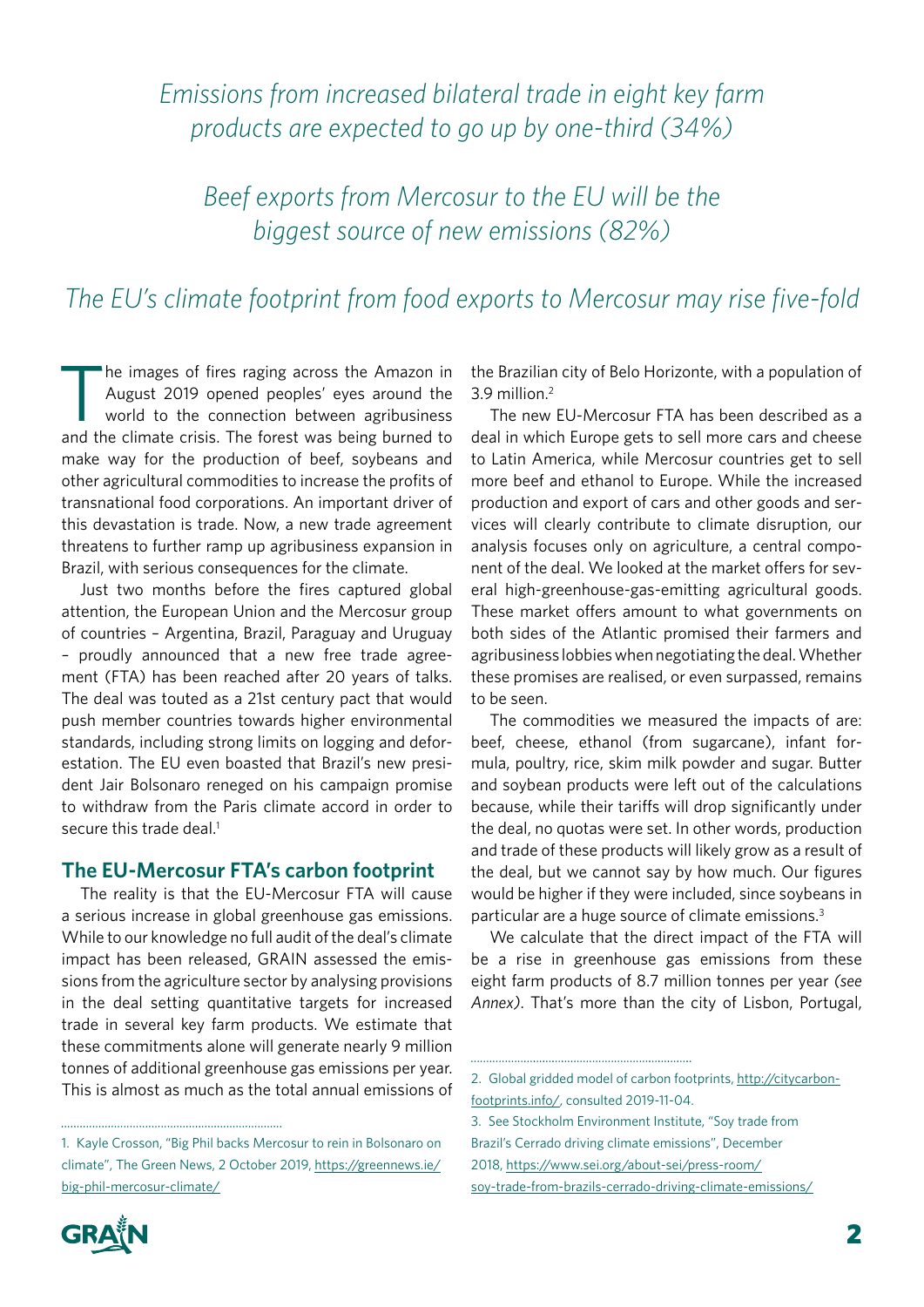

or Córdoba, Argentina, and slightly less than Brussels.4 Put another way, it's equivalent to nearly a week's worth of emissions produced by Royal Dutch Shell, a company responsible for 3% of the entire planet's energy.5 Compared to the current level of emissions from trade in these products between the EU and Mercosur, the growth in emissions will be 34%. This is an astonishing increase for governments that, at least in Europe, claim to be climate champions.

#### **How did we reach these figures?**

The growth in trade was calculated by comparing the new quotas to old quotas (or to current levels of trade where no old quotas exist) once the FTA's transition periods are completed. For the growth in emissions, we assumed that the increased trade will be met by increased production.<sup>6</sup> The emissions themselves were calculated for current levels of trade and compared to those of the new quotas using the United Nation's GLEAM methodology. This includes all emissions from the production of livestock, feed grains and associated farm inputs, meat processing and refrigeration, and transport up to, but not including, point of retail (retail and post-retail emissions from in-home preparation, food waste, etc. were not included).7

The top climate-impacting farm products are beef, poultry and ethanol from Mercosur and cheese from Europe. Two-thirds of the new emissions will be produced on the farm, including from fertiliser and manure, while nearly 30% will come from land use changes, including deforestation. And while much of the incentive to increase production and trade will come from quotas and tariffs, the FTA also imposes rules on geographical indications, which will create new market rights in Latin America for European cheese producers. Finally, it's worth noting that while Mercosur will generate the bulk of these new emissions, the emissions from the growth of EU dairy exports to Mercosur will rise by a whopping 497%.



<sup>4.</sup> Global gridded model of carbon footprints, [http://citycarbon](http://citycarbonfootprints.info/)[footprints.info/,](http://citycarbonfootprints.info/) consulted 2019-11-04.

<sup>5.</sup> Calculated from Climate Accountability Institute's "Carbon Majors Report 2017" showing that Shell produced 508 MtCO2e of scope 1 and 3 emissions in 2015, [https://b8f65cb373b1b7b15feb](https://b8f65cb373b1b7b15feb-c70d8ead6ced550b4d987d7c03fcdd1d.ssl.cf3.rackcdn.com/cms/reports/documents/000/002/327/original/Carbon-Majors-Report-2017.pdf)[c70d8ead6ced550b4d987d7c03fcdd1d.ssl.cf3.rackcdn.com/](https://b8f65cb373b1b7b15feb-c70d8ead6ced550b4d987d7c03fcdd1d.ssl.cf3.rackcdn.com/cms/reports/documents/000/002/327/original/Carbon-Majors-Report-2017.pdf) [cms/reports/documents/000/002/327/original/Carbon-Majors-](https://b8f65cb373b1b7b15feb-c70d8ead6ced550b4d987d7c03fcdd1d.ssl.cf3.rackcdn.com/cms/reports/documents/000/002/327/original/Carbon-Majors-Report-2017.pdf)[Report-2017.pdf](https://b8f65cb373b1b7b15feb-c70d8ead6ced550b4d987d7c03fcdd1d.ssl.cf3.rackcdn.com/cms/reports/documents/000/002/327/original/Carbon-Majors-Report-2017.pdf)

<sup>6.</sup> This may not always be the case, but it is expected for numerous products like ethanol, therefore sugar cane, rice and beef.

<sup>7.</sup> For more details on emssions accounted for under the GLEAM methodology see http://www.fao.org/gleam/results/en/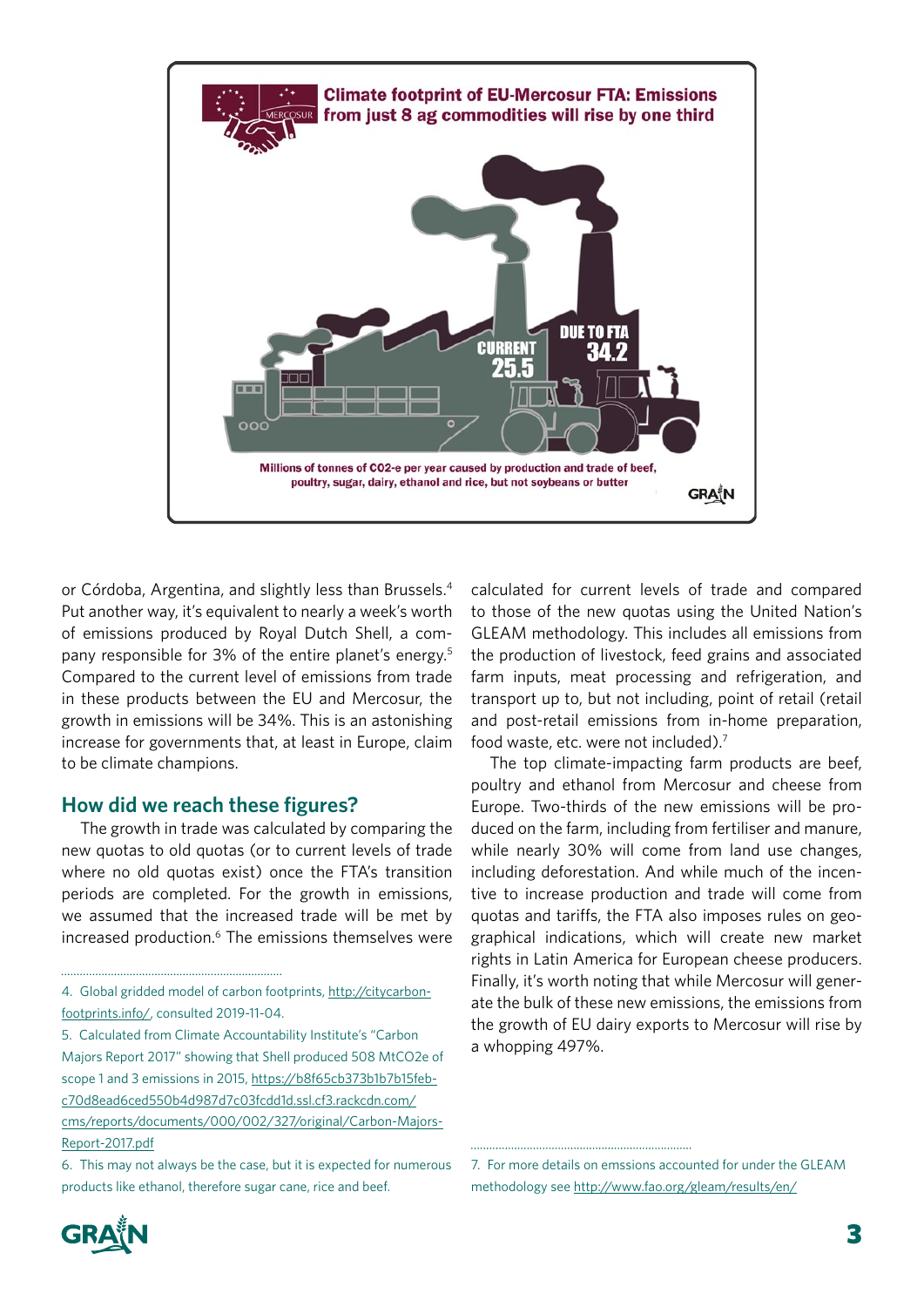

#### **Other environmental, social and economic impacts**

In addition to worsening the climate crisis, the agriculture provisions of the EU-Mercosur FTA carry other threats. For example, according the French sugar industry, 74% of the pesticides used in Brazil's sugar cane farms are banned in Europe, and Brazil has just approved a genetically modified sugar cane variety that is banned in Europe.<sup>8</sup> The government of Brazil also allows the use of glyphosate before harvest to speed up ripening, when many European cities and countries are struggling to get glyphosate banned.<sup>9</sup> This means that unwanted GMOs and agrichemicals are likely to enter the EU under the cover of this agreement.

Further, the deal expands markets for agribusiness commodities while doing nothing to support small farmers or food production. Indeed, the market openings for exports from Latin America are expected to result

8. Association interprofessionnelle de la betterave et du sucre, "Accord UE-Mercosur sur le sucre et l'éthanol", 2 July 2019, [http://](http://www.cgb-france.fr/wp-content/uploads/2019/07/20190702-AIBS-Mercosur-Communique.pdf) [www.cgb-france.fr/wp-content/uploads/2019/07/20190702-AIBS-](http://www.cgb-france.fr/wp-content/uploads/2019/07/20190702-AIBS-Mercosur-Communique.pdf)[Mercosur-Communique.pdf](http://www.cgb-france.fr/wp-content/uploads/2019/07/20190702-AIBS-Mercosur-Communique.pdf)

in increased pressure on indigenous and peasant communities who being driven from their lands. Another result may be heightened disputes over water due to demand for irrigation and cattle raising, and even more deforestation and loss of biodiversity.<sup>10</sup> In Europe, this trade agreement will also promote the interests of agribusiness while further undermining small farmers, rural communities and sustainable agriculture. In a region where investments and economic development promoted by FTAs are only captured by large companies, the EU-Mercosur deal is expected to fire up the race to the bottom in producers' prices, deepening the debt and bankruptcy already pounding Europe's rural areas.

The trade deal also masks a serious contradiction. The EU's increased ethanol imports through the FTA are expected to be used to meet Europe's "green" transport fuel targets. The same may happen with the increased EU imports of cheaper soy products, which could become attractive feedstock for Europe's biodiesel industry. According to the organisation Transport & Environment, this could lead to further deforestation



. . . . . .

<sup>9.</sup> Ibid. On glyphosate bans, see [https://www.baumhedlundlaw.](https://www.baumhedlundlaw.com/toxic-tort-law/monsanto-roundup-lawsuit/where-is-glyphosate-banned/) [com/toxic-tort-law/monsanto-roundup-lawsuit/where-is-glypho](https://www.baumhedlundlaw.com/toxic-tort-law/monsanto-roundup-lawsuit/where-is-glyphosate-banned/)[sate-banned/](https://www.baumhedlundlaw.com/toxic-tort-law/monsanto-roundup-lawsuit/where-is-glyphosate-banned/). We would add that as of October 2019, 102 of the 382 registered pesticides in Brazil were banned in the EU but produced by EU corporations in other parts of the world.

<sup>10.</sup> See Silvio I Porto et al, "Nota técnica Acordo de Associação entre o Mercosul e a União Europeia: alguns pontos críticos no âmbito agroalimentar," Boletim LIERI, Agosto 2019, http://laboratorios.ufrrj.br/lieri/boletim-lieri-acordo-de-associacao-entre-omercosul-e-a-uniao-europeia-alguns-pontos-criticos-no-ambitoagroalimentar/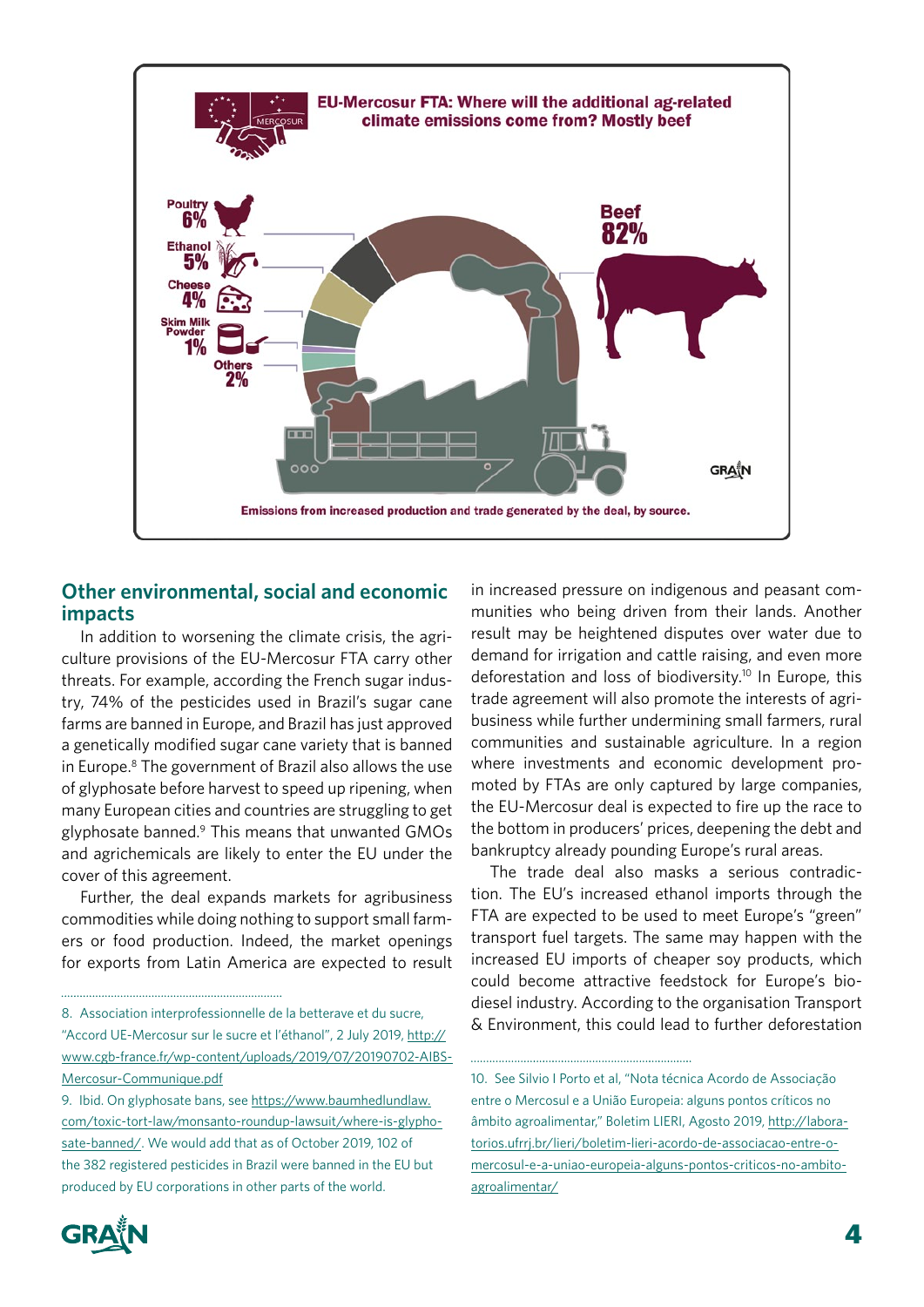

and land grabbing in countries like Brazil.<sup>11</sup> EU governments could end up causing more climate destruction abroad in order to meet their climate targets at home.

#### **Fight FTAs to save the climate**

Trade deals are powerful drivers in expanding the industrial food system, which the International Panel on Climate Change says is responsible for up to 37% of global greenhouse gas emissions.<sup>12</sup> Lobbyists for the different sectors involved, from seeds to supermarkets, have been pushing governments to sign and implement these pacts since decades. They give agri-food companies and the farmers who supply them greater market reach and investment rights – a chance to capture more profits. In turn, the spread of the industrial food system creates enormous pressure on our climate.13

With the food system being such an important contributor to the climate crisis, business as usual is simply not an option. Unfortunately, new trade deals reflect old thinking—precisely the kind of thinking that created the crisis in the first place. The EU-Mercosur FTA is not an isolated case. Industrial agriculture is also central to the US-China trade talks, which Trump says will double US

farm exports to China.<sup>14</sup> And the upcoming EU-Australia-New Zealand deal will likely boost European imports of beef and dairy with higher CO<sub>2</sub> emissions intensities.<sup>15</sup>

If we are serious about cutting greenhouse gas emissions, we have to take action on key global mechanisms that promote the expansion of industrial food and agriculture—with trade agreements at the top of the list. The CEOs of companies like Danone and JBS are aware of the challenge, as their very business models – which produce these climate emissions and rely on this trade system - are on the line.<sup>16</sup> But "stewardship" will not come from compensating for the destruction, as these companies advocate. It must come from giving way to community-controlled, local food systems. That means handing resources and the reins over to small scale producers, regional processors, short circuits and local markets. For that to succeed, we urgently need to stop new trade deals like EU-Mercosur.

14. Isis Almeida and Josh Wingrove, "Trump says China to boost farm spending to up to \$50 billion", Bloomberge, 11 October 2019, [https://www.bloomberg.com/news/articles/2019-10-11/](https://www.bloomberg.com/news/articles/2019-10-11/trump-says-china-to-boost-farm-spending-to-up-to-50-billion) [trump-says-china-to-boost-farm-spending-to-up-to-50-billion](https://www.bloomberg.com/news/articles/2019-10-11/trump-says-china-to-boost-farm-spending-to-up-to-50-billion) 15. On US-China, see Dominique Patton, "Trump's hailing of \$50 billion in Chinese farm purchases seen as 'meaningless'", Reuters, 14 October 2019, [https://www.reuters.com/article/us-usa-trade](https://www.reuters.com/article/us-usa-trade-china-agriculture-idUSKBN1WT0TG)[china-agriculture-idUSKBN1WT0TG](https://www.reuters.com/article/us-usa-trade-china-agriculture-idUSKBN1WT0TG) and on EU-AUS/NZ see Himics et al, "Does the current trade liberalization agenda contribute to greenhouse gas emission mitigation in agriculture?", Food Policy, 28 February 2018, [https://www.sciencedirect.com/science/](https://www.sciencedirect.com/science/article/pii/S0306919217305821) [article/pii/S0306919217305821](https://www.sciencedirect.com/science/article/pii/S0306919217305821)



<sup>11.</sup> Eoin Bannon, "Mercosur deal opens door to South American biofuels while palm oil biodiesel use reaches record high", 11 July 2019, [https://www.transportenvironment.org/news/mercosur](https://www.transportenvironment.org/news/mercosur-deal-opens-door-south-american-biofuels-while-palm-oil-biodiesel-use-reaches-record)[deal-opens-door-south-american-biofuels-while-palm-oil-bio](https://www.transportenvironment.org/news/mercosur-deal-opens-door-south-american-biofuels-while-palm-oil-biodiesel-use-reaches-record)[diesel-use-reaches-record](https://www.transportenvironment.org/news/mercosur-deal-opens-door-south-american-biofuels-while-palm-oil-biodiesel-use-reaches-record)

<sup>12.</sup> IPCC, "Climate change and land", August 2019. [https://www.](https://www.ipcc.ch/site/assets/uploads/2019/08/Edited-SPM_Approved_Microsite_FINAL.pdf) [ipcc.ch/site/assets/uploads/2019/08/Edited-SPM\\_Approved\\_](https://www.ipcc.ch/site/assets/uploads/2019/08/Edited-SPM_Approved_Microsite_FINAL.pdf) [Microsite\\_FINAL.pdf](https://www.ipcc.ch/site/assets/uploads/2019/08/Edited-SPM_Approved_Microsite_FINAL.pdf)

<sup>13.</sup> See a range of GRAIN publications on this matter at [https://](https://www.grain.org/en/category/539-climate) [www.grain.org/en/category/539-climate](https://www.grain.org/en/category/539-climate)

<sup>16.</sup> See speech of Emmanuel Faber, Danone, on 23 September 2019, https://twitter.com/EmmanuelFaber/ status/1176543275639103489?s=08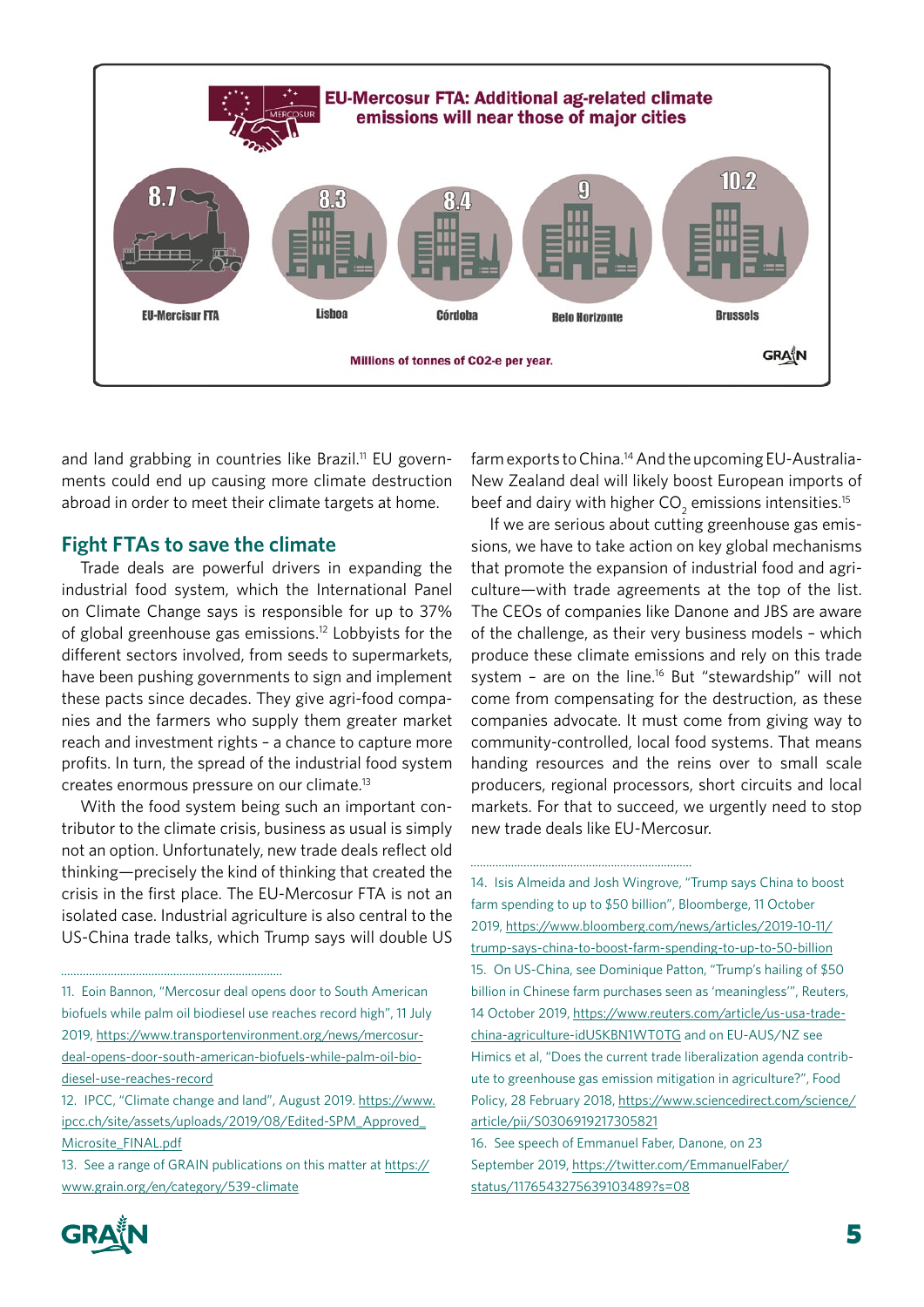# ANNEX

#### **Table 1. EU-Mercosur FTA: Trade impact**

| <b>Product</b><br>exported | <b>Trade impact</b><br>of FTA | <b>Details</b>                                                                                                                                               |  |  |  |
|----------------------------|-------------------------------|--------------------------------------------------------------------------------------------------------------------------------------------------------------|--|--|--|
| Mercosur $\rightarrow$ EU  |                               |                                                                                                                                                              |  |  |  |
| Beef                       | $+50%$                        | Quota increase from 200,000 to 299,000 tonnes/year (current trade<br>volume: 194,000 tonnes/year)                                                            |  |  |  |
| Soybean                    | $+??%$                        | No quota, but Mercosur will drop export duties on soybean products<br>(current trade volume: 7.78 million tonnes/year)                                       |  |  |  |
| Poultry                    | +55%                          | Additional quota of 180,000 tonnes/year on top of Brazil's current<br>quota of 330,000 tonnes/year (current trade volume: 392,000 tonnes/<br>year)           |  |  |  |
| Sugar                      | $+2%$                         | Additional quota for Paraguay of 10,000 tonnes/year on top of Brazil's<br>current quota of 412,00 tonnes/year (current trade volume: 469,000<br>tonnes/year) |  |  |  |
| Ethanol                    | +540%                         | New 650,000 tonne/year quota when EU currently imports 102,000<br>tonnes/year                                                                                |  |  |  |
| <b>Rice</b>                | $+60%$                        | Additional 60,000 tonnes/year quota when EU currently imports<br>100,000 tonnes/year                                                                         |  |  |  |
| $EU \rightarrow$ Mercosur  |                               |                                                                                                                                                              |  |  |  |
| Cheese                     | $+710%$                       | New quota of 30,000 tonnes/year when Mercosur currently imports<br>3,700 tonnes/year                                                                         |  |  |  |
| Skim milk<br>powder        | +1,200%                       | New quota of 10,000 tonnes/year when Mercosur currently imports 771<br>tonnes/year                                                                           |  |  |  |
| Infant<br>formula          | $+85%$                        | New quota of 5,000 tonnes/year when Mercosur currently imports<br>2,700 tonnes/year                                                                          |  |  |  |
| <b>Butter</b>              | $+??%$                        | No quota, but Mercosur will slash duties on EU butter by 30% (current<br>trade volume: 800 tonnes/year)                                                      |  |  |  |

### **Table 2. EU-Mercosur FTA: Current & additional emissions from trade in 8 key ag products**

|                                          | $(1,000 \text{ t } CO_{2}$ -eg) |
|------------------------------------------|---------------------------------|
| Current emissions from EU-Mercosur trade | 25,464                          |
| Additional emissions                     | 8,705                           |
| <b>Growth of emissions due to FTA</b>    | 34%                             |

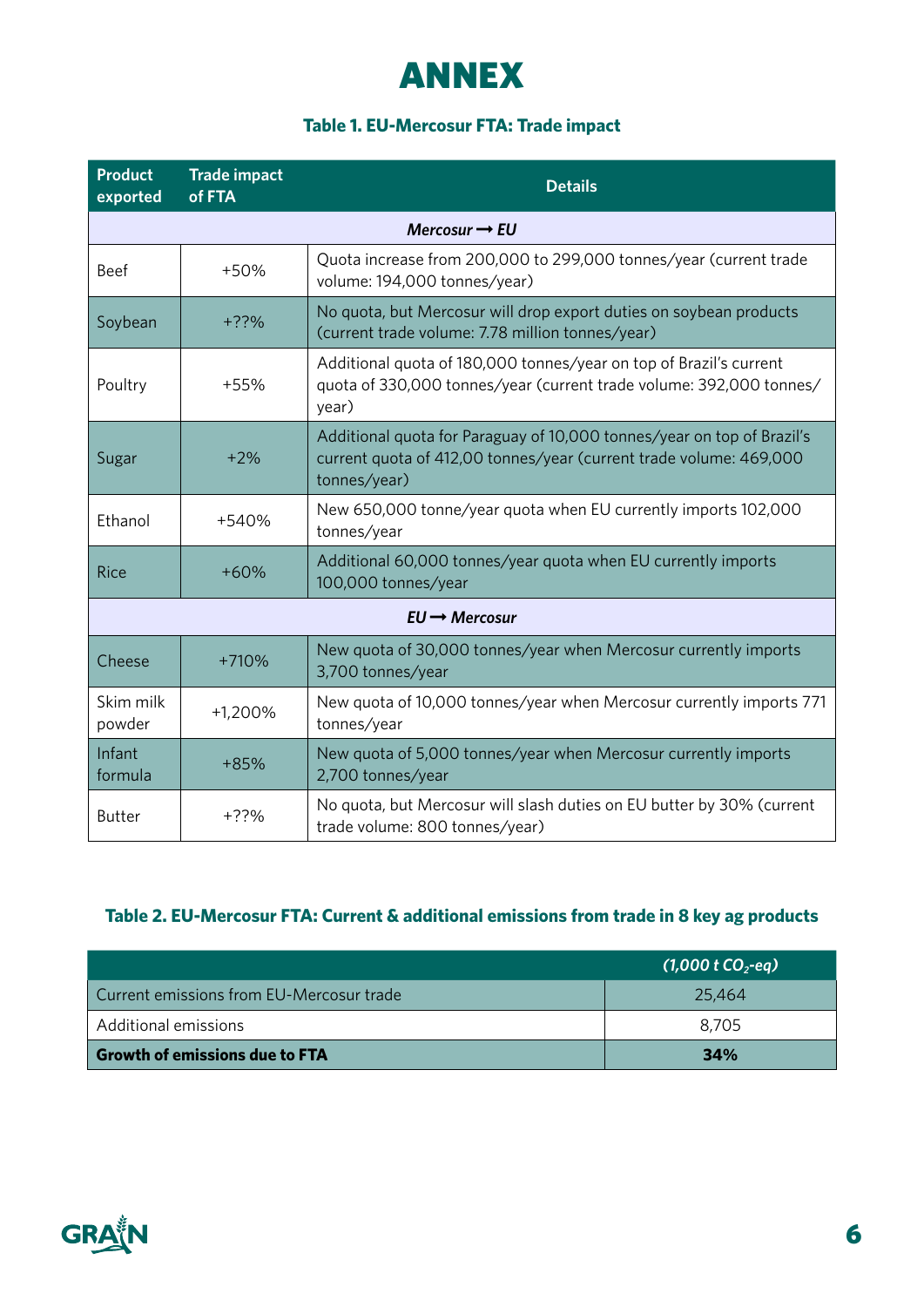|                         | $(1,000$ t CO <sub>2</sub> -eq) | (percent) |
|-------------------------|---------------------------------|-----------|
| 1. Beef                 | 7,146                           | 82%       |
| 2. Poultry              | 561                             | 6%        |
| 3. Ethanol              | 435                             | 5%        |
| 4. Cheese               | 365                             | 4%        |
| 5. Skim milk powder     | 127                             | $1\%$     |
| 6. Infant formula       | 38                              | $< 1\%$   |
| 7. Rice                 | 25                              | $< 1\%$   |
| 8. Sugar                | 7                               | $< 1\%$   |
| Soybeans & products     | n.a.                            | n.a.      |
| Butter                  | n.a.                            | n.a.      |
| <b>Total due to FTA</b> | 8,705                           | 100%      |

#### **Table 3. EU-Mercosur FTA: Additional emissions by product**

#### **Table 4. EU-Mercosur FTA: additional emissions by stage of production/trade**

|                            | $(1,000 \text{ t } CO_{2}$ -eq) | (percent) |
|----------------------------|---------------------------------|-----------|
| On farm                    | 5,843                           | 67%       |
| Land use change            | 2,542                           | 29%       |
| Post-farm                  | 220                             | 3%        |
| Sea-freight transportation | 100                             | 1%        |
| <b>Total due to FTA</b>    | 8,705                           | 100%      |

#### **Table 5. EU-Mercosur FTA: Additional emissions from trade in 8 ag products by origin**

|                              | from EU to Mercosur             | from Mercosur to EU |
|------------------------------|---------------------------------|---------------------|
|                              | $(1,000 \text{ t } CO_{2}$ -eg) | $(1,000 \t{c}0,eq)$ |
| Current trade emissions      | 107                             | 25,464              |
| Projected trade emissions    | 637                             | 33,639              |
| Percentage change due to FTA | 497%                            | 32%                 |

*Figures may not add up due to rounding*

*Tables are summarised from a detailed data set that is available at [https://www.grain.org/system/attachments/](https://www.grain.org/system/attachments/sources/000/005/625/original/EU_Mercosur_Emissions_Calculations.xlsx
) [sources/000/005/625/original/EU\\_Mercosur\\_Emissions\\_Calculations.xlsx](https://www.grain.org/system/attachments/sources/000/005/625/original/EU_Mercosur_Emissions_Calculations.xlsx
)*